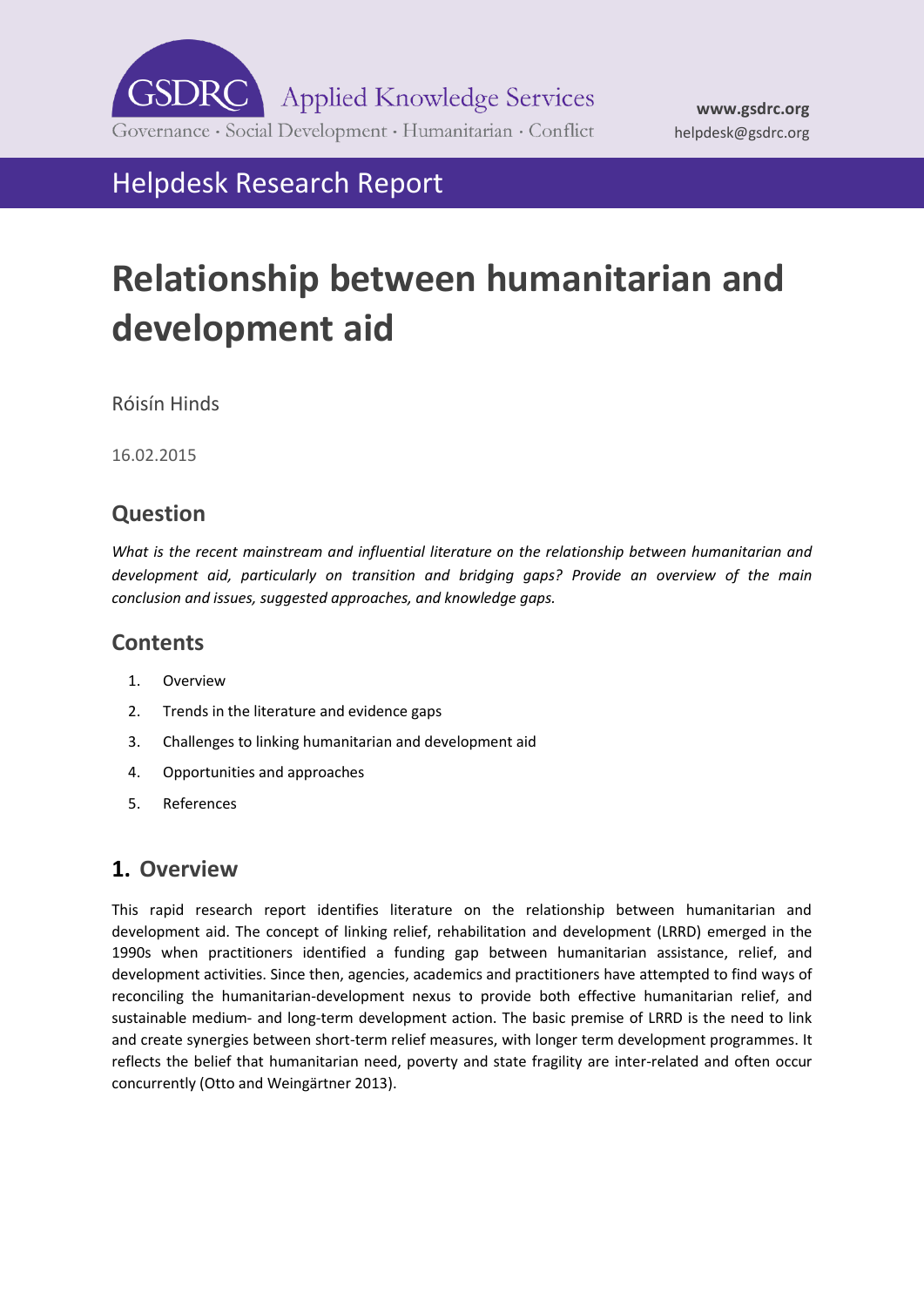#### **State of the evidence**

There is a broad body of literature on the intersections and relationships between humanitarian and development aid. Much of the literature is in the form of secondary desk reviews, however there are some evaluations of donor and NGO attempts to better link humanitarian and development programmes. Some experts have raised concerns that the humanitarian-development relationship falls between different topics and is therefore often dealt with 'obliquely and unsatisfactorily'<sup>1</sup>. Others caution that while much has been written from a humanitarian perspective, there is a lot less from a development perspective<sup>2</sup>.

#### **Relationship between humanitarian and development aid**

There are various approaches to understanding the relationship between humanitarian and development aid. Some literature points to a specific *time period*; envisaging the humanitarian-development gap as a temporal period when a humanitarian operation is about to be completed, and development and reconstruction projects are about to begin (Suhrke and Ofstad 2005). Others refer to an *institutional gap*  which is not only about the practical problems of coordinating humanitarian and development institutions, but fundamental differences in priorities, cultures and mandates (Suhrke and Ofstad 2005). Recent debates have included an emphasis on linking humanitarian aid and development with security, in the context of post-2011 western foreign policy (OCHA 2011).

#### **Challenges and approaches**

Despite a broad body of literature on the relationship between humanitarian and development aid, there is limited specific guidance on how to address perceived gaps, and few practical examples of how donors' and others have implemented change. Some of the commonly cited challenges, and approaches to address them, include:

- **Conceptual, institutional and strategic gaps:** Differences in working principles, mandates and assumptions can present challenges for operationalising LRRD. Internally, the institutional arrangements of some donors present a clear division in the delivery of humanitarian and development aid. While externally, disunity among donor agencies and a lack of dynamism to respond to events have created strategic gaps in the delivery of different forms of aid (Van der Haar and Hilhorst 2009). **Approaches** to tackling such gaps include: decentralising planning, analysis, and funding allocation (Streets 2011); establishing joint humanitarian and development offices (Otto and Weingärtner 2013); and creating operational frameworks that incorporate both a long-term perspective into humanitarian work, and issues of vulnerability and risk in development work (Buchanan-Smith and Fabbri 2005).
- **Funding gaps:** There is inconsistent evidence about the existence of a temporal funding gap between the humanitarian and development phases of a response. However, there is more comprehensive evidence of a systematic funding gap for recovery activities, evidence that fragile state do not receive the necessary support (Streets 2011), and concern that financing is too fragmented and compartmentalised (OECD-DAC 2010b). Lack of flexibility in funding arrangements is a particular concern (Grünewald et al. 2011). **Approaches** to making humanitarian funding more flexible and longer-term include multi-year funding options, strategic

-

<sup>1</sup> Expert comments

<sup>&</sup>lt;sup>2</sup> Expert comments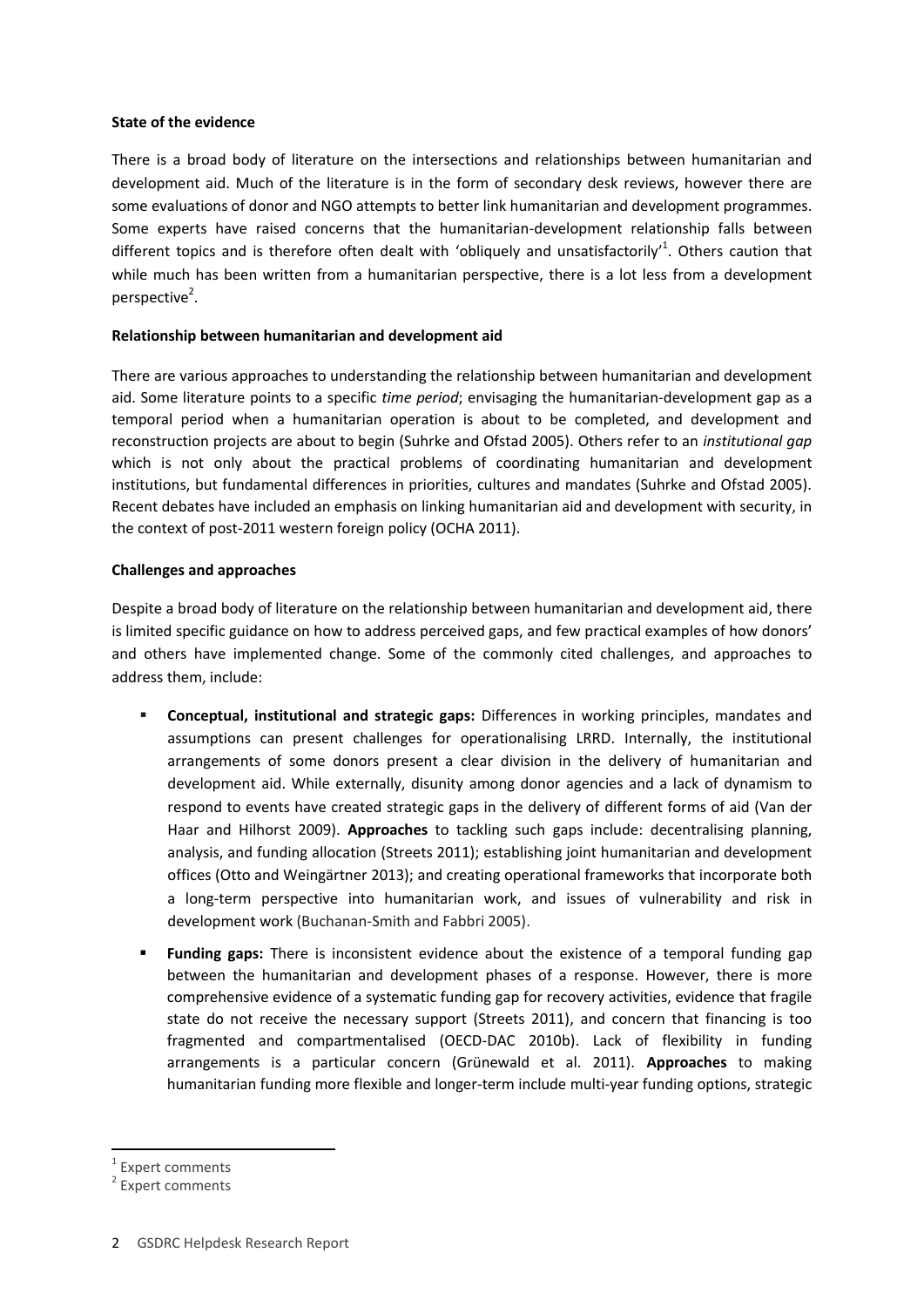partnerships instead of project grants, and pooling resources (Streets 2011; World Development Report 2014).

- **Partnerships and coordination:** Some donors' implementing partners may lack the expertise or capacity to work across different forms of aid or to coordinate their activities. Others may specialise in either humanitarian or development aid and find it difficult to draw linkages between the two. In terms of **approaches**, evaluations have found that programmes with strong local engagement and local partnerships on the ground are often more successful at marrying short- and long-term perspectives (Christoplos 2006; Brusset et al. 2006). Examples of approaches to improving donor coordination include compacts, multilateral joint assessments, and mutual accountability frameworks (Herbert 2014; OECD-DAC 2010b).
- **Refugees and displaced persons:** The perception that displaced persons can only be addressed through humanitarian means can impede or delay the achievement of sustainable solutions, and lead to protracted displacements and a cycle of dependence on humanitarian assistance (UNHRC 2010). In terms of **approaches**, the transitional solutions initiative and the Solutions Alliance aim to position displacement at the core of recovery and development strategies through advocacy, coordination, capacity building and resource mobilisation<sup>3</sup>. These approaches focus on building relationships between bilateral and multilateral actors to support local processes and local ownership, and finding sustainable solutions for displaced persons and local communities (UNDP and UNHCR 2013).

## <span id="page-2-0"></span>**2. Trends in the literature and evidence gaps**

#### *Relief-development continuum*

Debates about the relationship between humanitarian assistance and development aid emerged in the 1990s under the umbrella of what became known as the '**relief-development continuum**' (Haider 2014). Literature in the main sought to identify the complementary objectives and strategies in humanitarian and development aid, and to promote the concept that humanitarian aid can provide a foundation for recovery, development and the creation of sustainable livelihoods (Otto, R. and Weingärtner 2013). The continuum concept also sought to focus attention on the need to bridge funding and operational gaps that may arise between emergency aid and development programming.

#### *Development relief approach*

The idea of a linear or chronological continuum was subsequently rejected by international aid actors as over simplistic. Instead of a linear or temporal view that reflects a 'transition' from one to another, some experts came to view the interactions between humanitarian and development aid as a **complex on**going relationship or a 'contiguum' model<sup>4</sup> (Mosel and Levine 2014). Critics believed that though elements of humanitarianism and development are time sensitive, focusing on a linear or chronological approach lead to the structural or chronic factors that predate or outlast the crisis being overlooked<sup>5</sup>. The concept of a continuum from relief to rehabilitation was replaced by the development relief approach,

-

<sup>3</sup> See:<http://www.prsproject.org/initiatives/other-projects/>

<sup>&</sup>lt;sup>4</sup> A 'contiguum model' implies that all instruments can be used simultaneously. For further details see Mosel and Levine (2014, p. 3).

<sup>&</sup>lt;sup>5</sup> Expert comments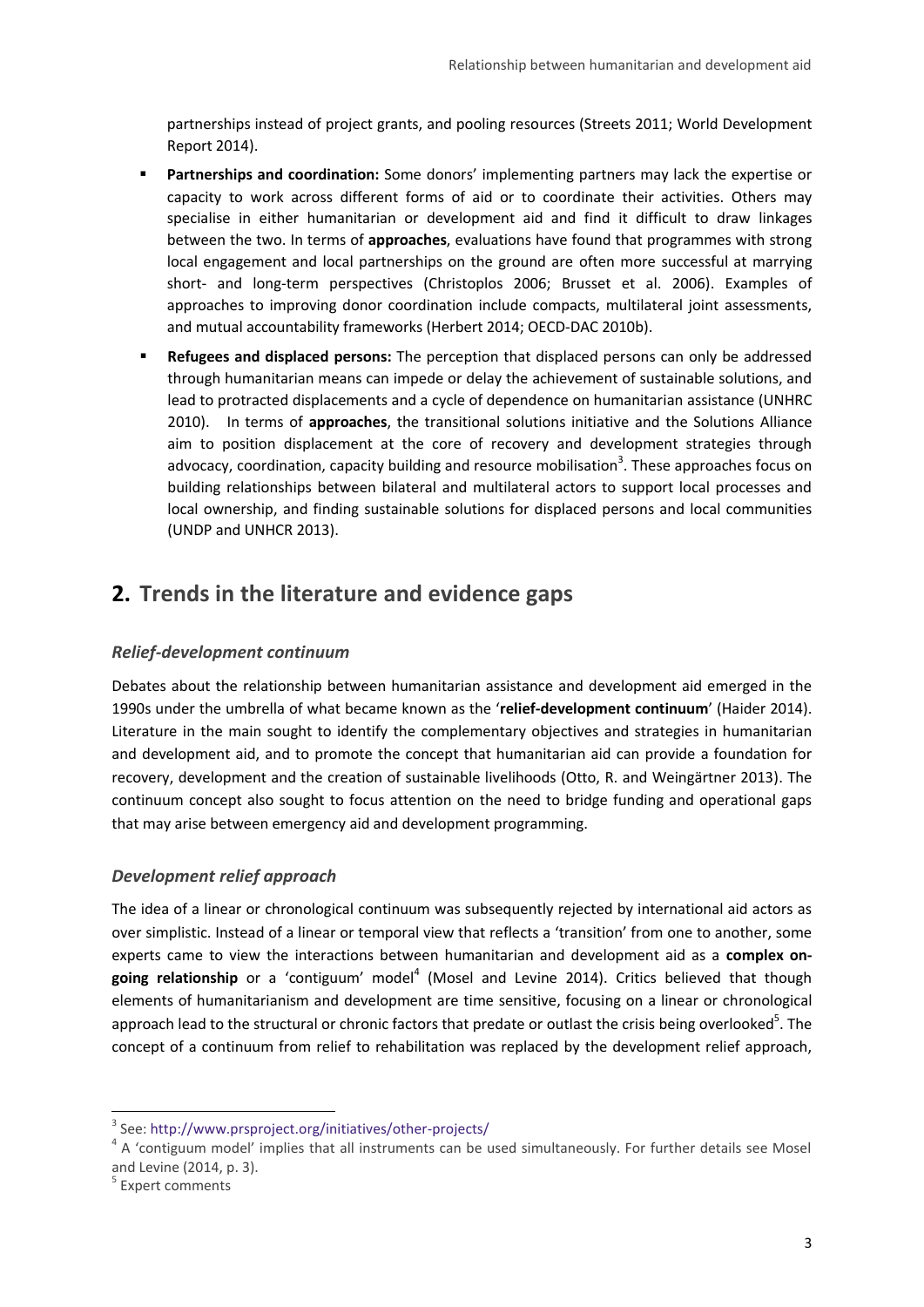which looks at long term solutions as well as immediate needs. Shifts in thinking about relief and development also moved towards areas of shared responsibility (Harmer and Macrae 2004).

#### *Humanitarian aid, development and security in fragile states*

More recent debates have placed a growing emphasis on linking humanitarian and development aid to the political and security objectives in fragile states (Harmer and Macrae 2004). Though there are notable differences between humanitarian and peacebuilding action, there is some common ground between the two approaches - humanitarian aid often seeks to build resilience at the community level, while peacebuilding aims to build resilience at societal and political levels (OCHA 2011). The New Deal for engagement in fragile states identifies five priority areas for peacebuilding and state building goals, and calls for donors to support 'country-led and country-owned transitions out of fragility' (International Dialogue on Peacebuilding and Statebuilding 2011).

#### *Further trends*

Some further trends with potential relevance to the LRRD debate include:

- **A rights-based approach** to LRRD has been advocated by some NGOs as a way to overcome the perceived dichotomy between humanitarianism and development, and to integrate thinking and practice under a common set of principles (Buchanan-Smith and Fabbri 2005).
- **Climate change adaptation** has been extensively discussed in development and indirectly in the humanitarian sector, particularly in disaster risk reduction, displacement and resilience (Otto and Weingärtner 2013).
- The use of **cash transfers** instead of asset replacement has been debated in the humanitarian sector. This includes distributing cash transfers instead of food or household assets to enhance resilience (Otto and Weingärtner 2013).

#### *Evidence gaps*

A central challenge in conceptualising the humanitarian-development nexus is a lack of clarity in concepts and definitions (Otto and Weingärtner 2013). Terms such as LRRD, relief and development are not clearly defined or are commonly misunderstood. There is often a lack of clarity in what the humanitariandevelopment problem is, which can have practical implications for connecting the two approaches. There is also still some ambiguity about objectives and funding streams for rehabilitation work (Buchanan-Smith and Fabbri 2005).

<span id="page-3-0"></span>Some experts note that there is a lack of attention to what LRRD means for people working 'on the ground' and how they can be supported (Otto and Weingärtner 2013). There are very few specific tools or guidelines for how to implement LRRD, and few examples of what a successful LRRD programme looks like. Some authors additionally caution that LRRD is often thought of as a humanitarian concept and as such has limited resonance in development assistance (Mosel and Levine 2014).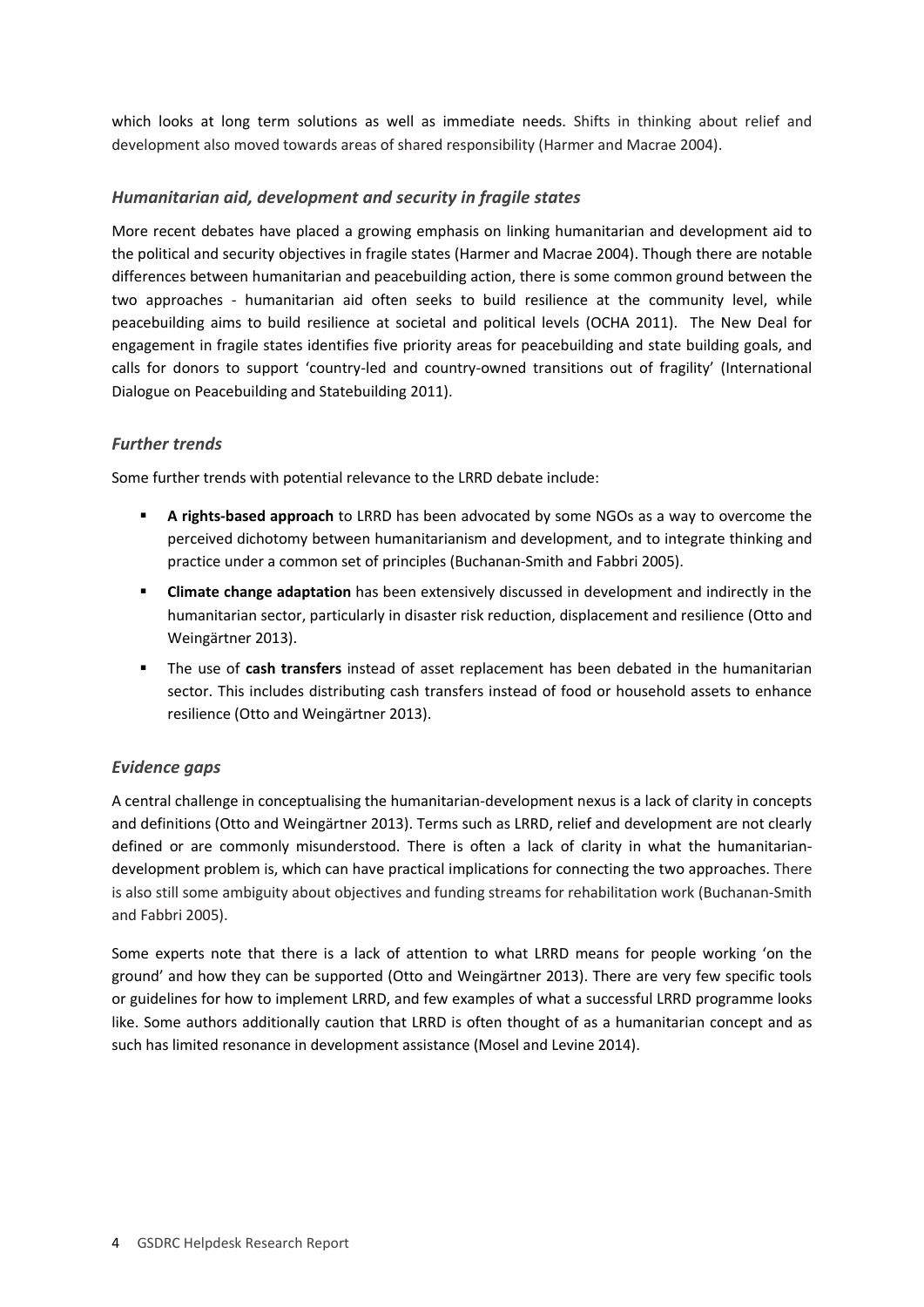# **3. Challenges to linking humanitarian and development aid**

#### *Conceptual, institutional and strategic gaps*

Differences in the **working principles, mandates, values and assumptions** of humanitarian and development actors can present a fundamental challenge to operationalising LRRD (Otto and Weingärtner 2013). The bifurcation in aid architecture has contributed to two fundamentally different paradigms (Macrae 2012). While humanitarian aid has generally aimed to save individual lives, often by working *around* governments, development aid supports structures and systems and is delivered primarily delivered *through* governments (Macrae 2012). Some bilateral donors' institutional arrangements can mirror this division – for example, in Germany, BMZ is responsible for delivering aid, while the Foreign Office has a mandate for emergency relief. This can create obstacles to changing the way development and humanitarian aid are conceptualised and delivered.

Strategic gaps in the delivery of humanitarian and development aid have also been manifested in disunity among bilateral and multilateral actors, and a **lack of dynamism** in responding to changes in events and conditions. In a report for the UNDP, Stoddard and Harmer (2005) find that there is a **lack of clarity** in how humanitarian, development and security actors work alongside each other in conflict-affected environments. Challenges relate to the large number of actors and mandates involved in situations of conflict and protracted crisis.

One report on partnerships in crisis-related interventions, notes that some NGOs shift the administration and handling of partners internally to emergency departments during periods of conflict or instability (Van der Haar and Hilhorst 2009). This can lead to a loss of **losing institutional memory** of partnerships (Ibid.).

#### *Working with and coordinating implementing partners*

Donors may be challenged by implementing partners who lack necessary expertise or capacity to operate across different forms of aid and coordinate their activities with different actors (Streets 2011). Some operational agencies may specialise in either humanitarian or development assistance, making it difficult for donors to support projects across different forms of assistance. Smaller implementing organisations may have a narrow expertise base and lack the knowledge and knowhow to adopt an early recovery approach, or to incorporate development thinking from the beginning in line with humanitarian principles (Streets 2011). Some specialist development organisations may lack the capacity to think about humanitarian factors in their work (Streets 2011).

#### *Funding gaps*

Some experts find a lack of evidence for a temporal funding gap between the humanitarian and development phases of a response (Streets 2011). Rather, there is more comprehensive evidence of **systematic funding gap for recovery activities**, and evidence that **fragile state do not receive enough support** (Streets 2011). Compartmentalisation and a lack of flexibility in funding arrangements is also a persistent challenge (OECD-DAC 2010b). Experts have identified a need for a quick release of funds to provide resources in response to early windows of opportunity for development interventions, and for better coordination in the delivery of funding. In Haiti, for instance, the EU's humanitarian funding did not link up well with the development instrument, and the development instrument was not able to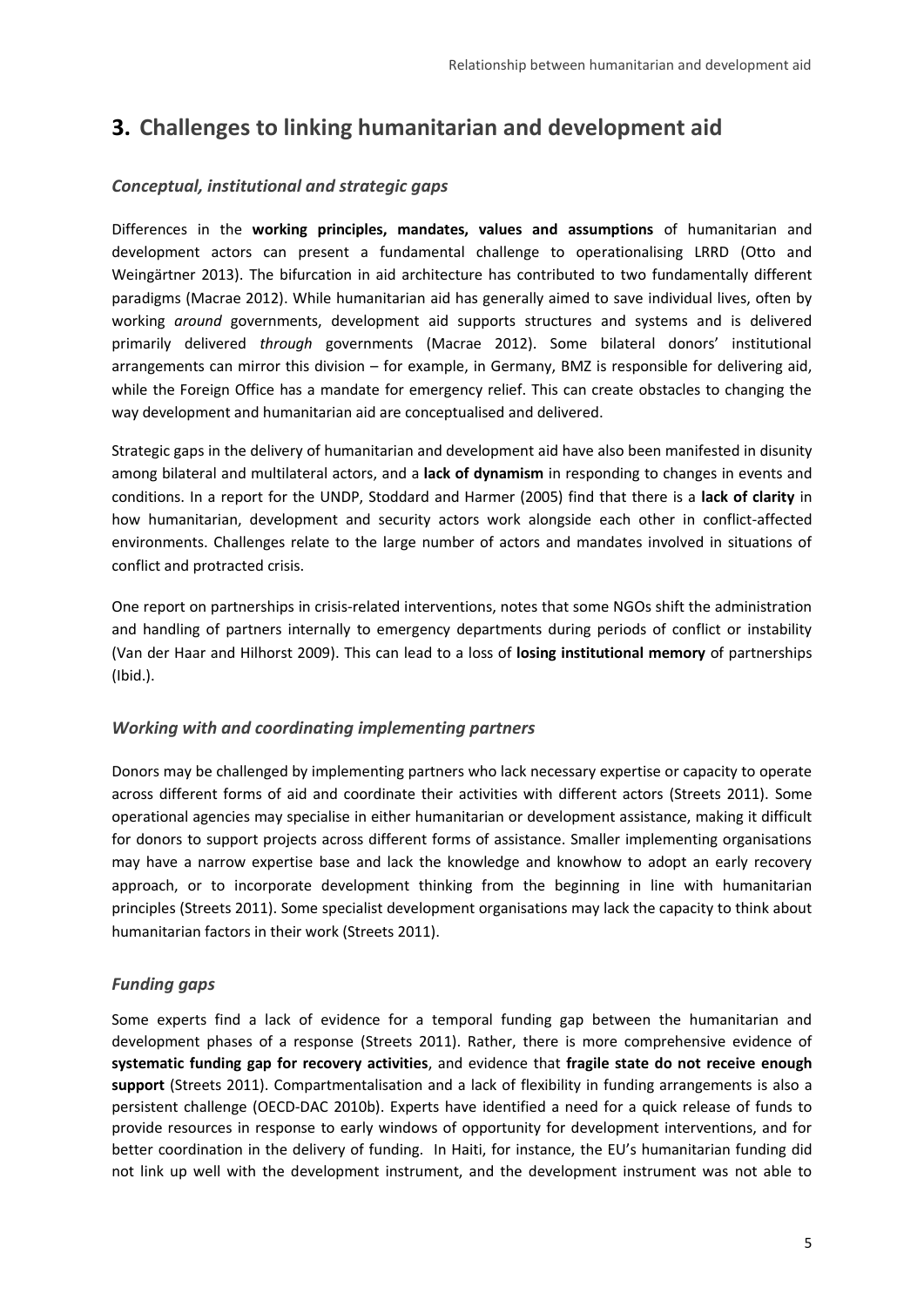adapt well the earthquake crisis (Grünewald et al. 2011). This meant that important opportunities for reconstruction were lost (Ibid).

#### *Independence of humanitarian aid*

Some authors caution that the implementation of LRRD can raise issues concerning the independence and neutrality of humanitarian aid (Stoddard and Harmer 2005; Mosel and Levine 2014). Humanitarian actors who are weary of the politicisation of aid may be hesitant to engage with state actors or with development actors, whose role is to support and build state institutions (Harmer and Macrae 2004). However, other analysts contend that working with state actors in a pragmatic and context-specific way can support the interests of the most vulnerable (Macrae 2012; Collinson and Elhawary 2012).

#### *Range of programmes and needs*

The extent of need, range of programmes, and geographical spread of targeted sites, presents challenges to linking humanitarian and development aid. An evaluation of humanitarian support in Haiti found that the need to carry out different types of programmes at the same time made it difficult to establish linkages between relief, rehabilitation and development (Grünewald et al. 2011). Challenges not only related to the need to move from one programme to another, but to working in different geographical areas, and using different methods and tools (Ibid). An internal evaluation of Save the Children's work in Ethiopia following the drought found that the immense number of areas affected by the crisis made it difficult to mobilise resources for LRRD (Brandolini and Abagodu 2012). Well-documented **gaps in deployable technical expertise** can also hamper the transition from humanitarian to development interventions (Chandran et al. 2008).

### <span id="page-5-0"></span>**4. Approaches**

#### *Addressing conceptual, institutional and strategic gaps*

There are various strategies recommended by experts to address conceptual, institutional and strategic gaps between the different forms of aid:

- **Decentralising planning, analysis and funding allocation** to the country level can provide opportunities to link humanitarian and development assistance, tailor support to local need, and create links between funding lines and implementing partners (Mosel and Levine 2013, Streets 2011). Though decentralisation is generally seen as conducive to 'good LRRD', it demands effective capacity on the ground. It is not always guaranteed that staff closer to the ground will conduct a more impartial analysis or be aware of national and regional issues (Mosel and Levine 2014).
- **Changing the starting point and approach to transition** can help facilitate more effective engagement in transition situations (OECD-DAC 2010b). This includes adopting a long-term, nonlinear approach to transition that focuses more on actual objectives than on the instruments and approaches available.
- **Compacts** have become a common tool used by donors to bring together state building and peacebuilding actors to agree on: priorities that require a collective effort; implementation methods (who and how); mutual accountability; and funding commitments (Herbert 2014; See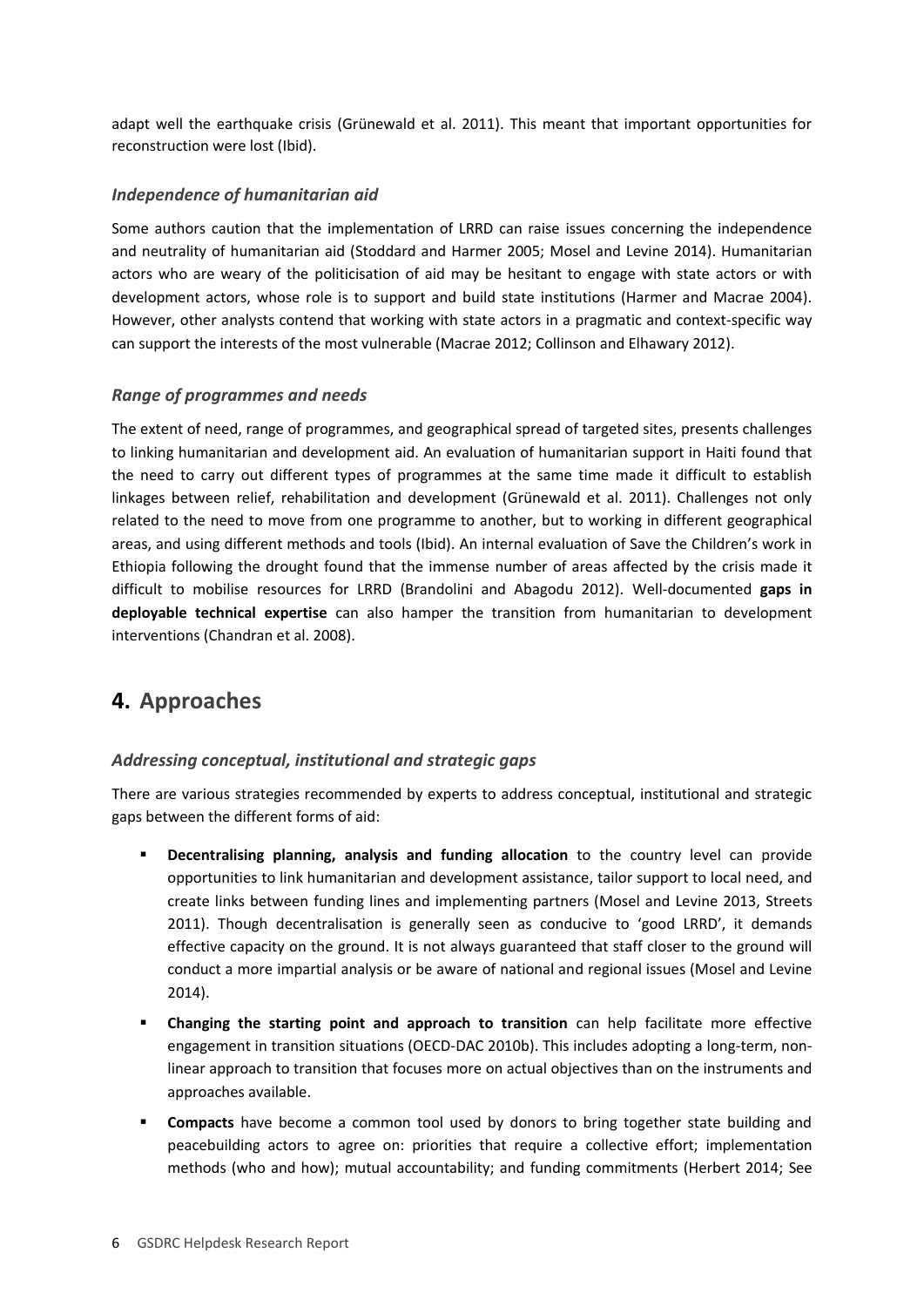also Bennett 2012; OECD-DAC 2010b). Other approaches include Multilateral Joint Assessment: Post-conflict Needs Assessment, and Mutual Accountability Frameworks (Herbert 2014). Several donors have sought to strengthen coordination between different actors by establishing joint humanitarian and development offices (e.g. SIDA and the FAO (Otto and Weingärtner 2013).

 **Mainstreaming LRRD in vulnerability, risk reduction and livelihoods frameworks** can be a practical ways of ensuring that long-term perspectives are adopted in humanitarian work, and that development work addresses issues of vulnerability and risk (Buchanan-Smith and Fabbri 2005).

#### *Strengthening linkage capacities of implementing partners*

Some evaluation studies on LRRD have found that programmes which have strong local engagement and local partnerships on the ground are more successful at marrying short and long term perspectives (Christoplos 2006; Brusset et al. 2006; Streets et al. 2011). Supporting and working with implementing partners – for instance through providing feedback on funding applications – can encourage a greater development-orientation of humanitarian relief programmes, and foster a greater focus on disaster risk reduction in development programmes (Streets 2011).

Donors can also **strategically work** with partner organisations that are able to operate across different forms of assistance, or provide partners with incentives to work across different aid forms (Otto and Weingärtner 2013). German aid institutions, for example, require applicants for humanitarian funding to identify links with development aid and potential follow-up projects. In situations where implementing partners focus solely on humanitarian activities, donors can offer support with an early recovery approach and help organisations develop the necessary skills through targeted training (Otto and Weingärtner 2013).

New coordination mechanisms such as the **cluster approach** have led to some improvements in coordination among humanitarian organisations (Streets et al. 2010). However, they have had limited success and, in some cases, may have undermined coordination between humanitarian and development actors (Streets et al 2010).

#### *Programming mechanisms of funding and financing*

Some donors have introduced new funding instruments to make humanitarian funding more **flexible and longer-term**. This includes multi-year funding options (EU and DFID), multi-year commitments with yearly grant renewal (Danida), and strategic partnerships agreements instead of project grants (Danida and DFID) (Mosel and Levine 2014). Pooling resources, adapting the eligibility of funds, or setting aside a specific share of humanitarian and development aid for recovery can also add flexibility to existing funding pools (Streets 2011). In a conflict context, funding gaps can be addressed by the expansion of a Peace Building Fund, the establishment of an Early Recovery Financing Task Force, in-country piloting of an Early Recovery Fund, and the continued expansion of peacebuilding budgets (Chandran, Jones and Smith 2008).

In a review of **transition financing**, the OECD-DAC find that there is a need for donors to reform their policies and procedures to ensure long-term targeted support (OECD-DAC 2010). Various approaches are recommended to facilitate more effective international engagement in transition situations, including: improving donor policies and procedures; identifying the right priorities and objectives; and improving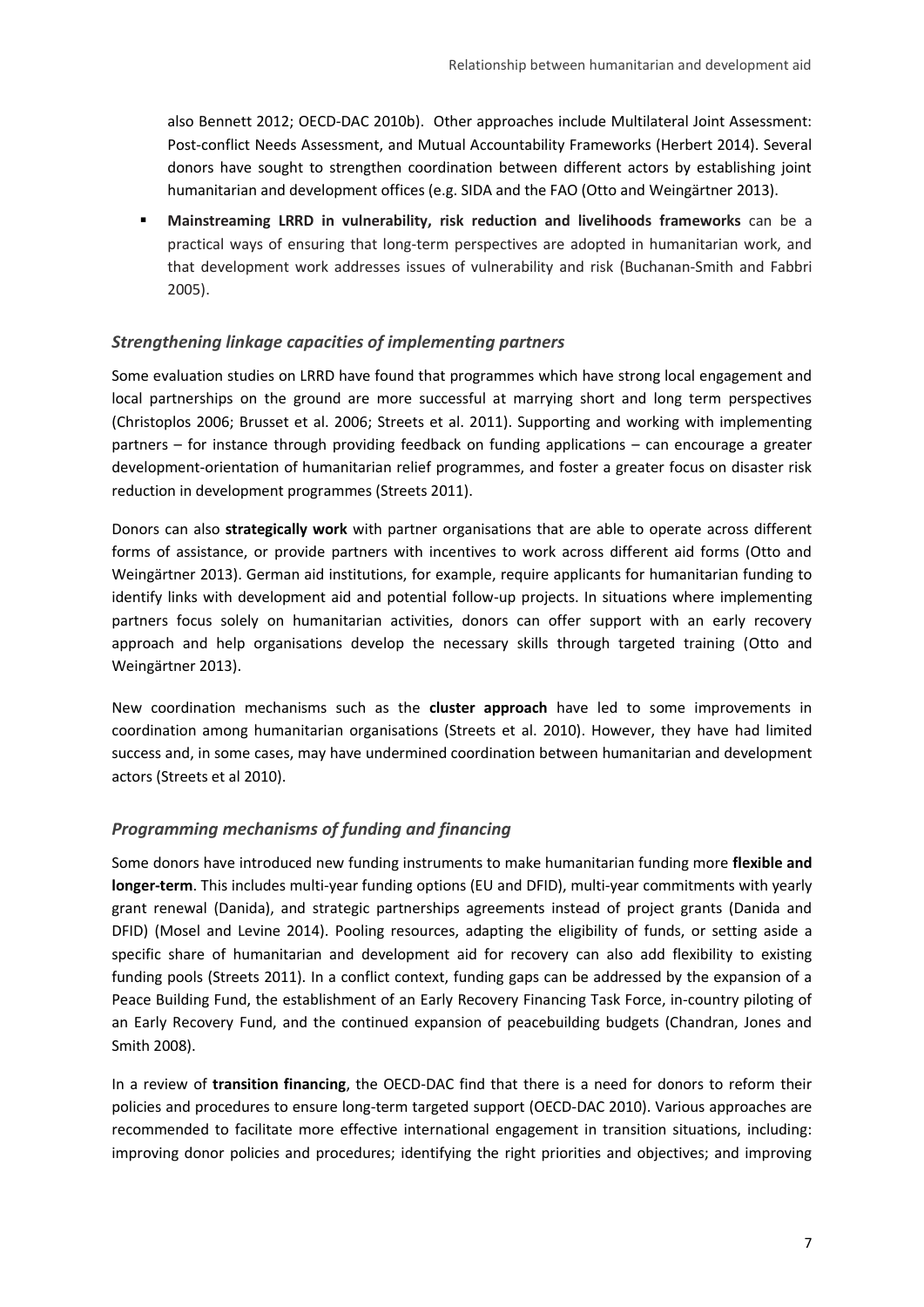efforts to measure transition financing across instruments and modalities (OECD-DAC 2010; OCED-DAC 2010b. See also World Development Report 2014).

#### *Analysis of context-specific risks*

Designing and operationalising programmes that link relief, rehabilitation and development successfully requires a comprehensive analysis of context-related risks, vulnerabilities and capacities of the affected population. Some authors caution that there is a **lack of information** about how people perceive their situation, and how they relate to concepts of relief, rehabilitation and development (Buchanan-Smith and Fabbri 2005). When implementing a post-earthquake rehabilitation project in Gujarat, India, the Swiss Red Cross made use of a Vulnerability and Capacity Assessment (VCA) to inform programme design (Labh and Pfander 2011). The VCA tool allowed them to systemically collect and analyse information on the community's vulnerability. This information was used to diagnose risks and capacities, and to feed into the design of programmes to reduce vulnerability and increase capacity (Labh and Pfander 2011).

#### *Transitional solutions initiative / Solutions Alliance*

The transitional solutions initiative (TSI) is an approach to thinking about refugee communities in terms of development assistance, rather than solely emergency aid. It aims to place displacement and the needs of displaced people on the development agenda<sup>6</sup>. A concept note for the UNDP and UNHCR argues that the perception that displacement can only be addressed through humanitarian means is 'ill-conceived' (UNHCR 2010, p. 1). Such thinking can impede or delay the achievement of sustainable solutions, and lead to protracted displacements and a cycle of dependence on humanitarian assistance (UNHRC 2010).

TSI attempts to position displacement at the core of recovery and development strategies through advocacy, coordination, capacity building and resource mobilisation<sup>7</sup>. The approach tends to focus on building relationships between bilateral and multilateral actors to support local processes and local ownership, and find sustainable solutions for displaced persons and local communities. There are two illustrative examples of TSI in practice:

- **Eastern Sudan** was selected as a pilot for TSI due to high poverty rates and challenging environments for displaced persons to build sustainable livelihoods. The TSI involved a consolidation of the partnership between bilateral and multilateral donors (including UNHCR, the World Bank and UNDP) and the Sudanese government. A phased, area-based approach was adopted that aimed to strengthen the self-reliance of displaced persons and host communities. Some of the positive outcomes of the scheme were the inclusion of East Sudan displacement issues in Sudan's Poverty Reduction Strategy, and the supporting of over 500 refugees and host community members to complete vocational training courses (UNDP and UNHCR 2013). Some of the key challenges include weak implementation capacity of national NGOs, limited access to land for refugees, and 'refugee dependency syndrome' (UNDP and UNHCR 2013, p. 5).
- In **Colombia,** the initiative focused on internally displaced persons (IDPs) and had three key goals: improving the quality of life through, for example, access to land and services; strengthening the capacities of institutions and communities; and supporting and protecting the rights of those who had suffered from the conflict<sup>8</sup>. There have been various challenges to

-

<sup>6</sup> Expert comments. See also:<http://www.prsproject.org/initiatives/other-projects/>

<sup>7</sup> See:<http://www.prsproject.org/initiatives/other-projects/>

<sup>8</sup> See:<http://www.prsproject.org/initiatives/other-projects/>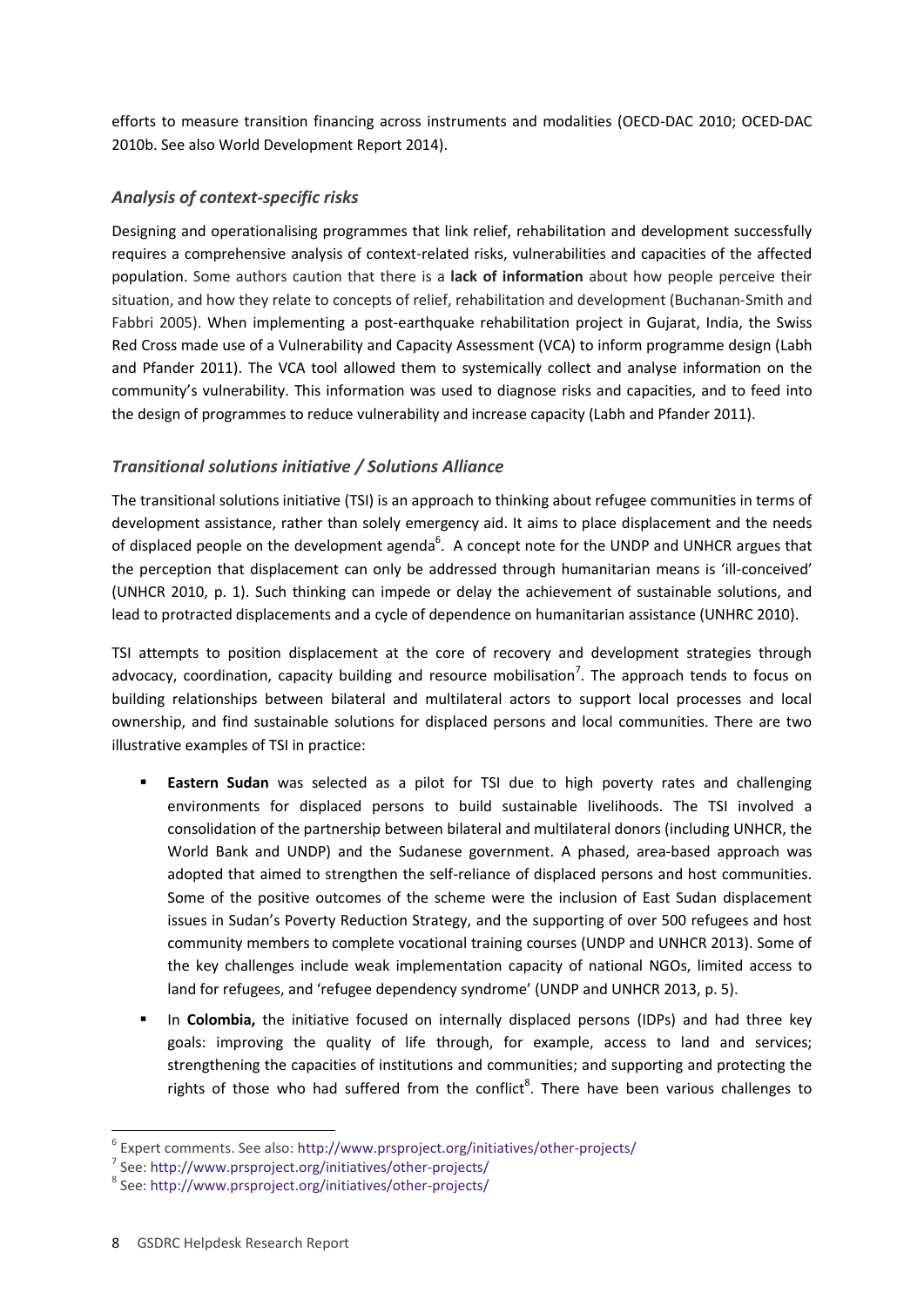operationalising the TSI in Colombia. The non-legalisation of land on which IDPs live is main barrier to progress, and affects investment by authorities in basic services and housing. There is an urgent need for effective local urban integration, particularly to reduce IDPs marginalisation and support social cohesion (JIPS 2013).

**Solutions Alliance** is a recent inclusive global partnership approach that seeks to build on lessons from the TSI<sup>9</sup>. It aims to promote and enable the transition for displaced persons to increased resilience and sustainable self-reliance. A two-track approach was established during a recent roundtable: thematic groups, which offer tools and practical approaches; and national groups, which seek to apply the principles of the Alliance to specific countries or regions<sup>10</sup>.

#### *Examples of NGO work on LRRD*

There are a number of illustrative examples in the literature of how NGOs have managed to link humanitarian and development principles in their work:

- In Ethiopia, Save the Children has implemented a flexible livelihoods programme that can adapt to crisis. A four-phase 'drought cycle management' is applied which includes: normal development and preparedness, alert, emergency response, and recovery. Throughout all these phases, existing development projects in health, education and social protection continue (Voice-Accord 2012).
- In Kenya, Oxfam has combined humanitarian and development programmes through combing cash transfers to reduce food insecurity, with advocating for government to provide better social protection for pastoralists (Voice-Accord 2012).

#### *Other pragmatic steps*

Examples of additional pragmatic steps to link humanitarian and development aid include (Streets 2011):

- **Consciously hiring staff with backgrounds in both humanitarian and development contexts;**
- Having joint inter-department activities, such as joint training or field visits;
- Including linkage aspects or activities in job descriptions and evaluation forms;
- Targeting training on recovery for humanitarian staff, and disaster risk reduction and conflict prevention for development staff;
- Having clear political will and a statement of intent to link development and humanitarian aid.

## <span id="page-8-0"></span>**5. References**

Brandolini, G. and Abagodu, R. (2012). Ethiopian drought emergency response – Final evaluation report. Addis Ababa: Save the Children.

[https://www.google.co.uk/url?sa=t&rct=j&q=&esrc=s&source=web&cd=5&cad=rja&uact=8&ved=0C](https://www.google.co.uk/url?sa=t&rct=j&q=&esrc=s&source=web&cd=5&cad=rja&uact=8&ved=0CDwQFjAE&url=http%3A%2F%2Fwww.savethechildren.org.uk%2Fsites%2Fdefault%2Ffiles%2Fimages%2FEvaluation_of_Emergency_Response_Ethiopia.docx&ei=Sci3VIeSK9fgavrXgJAE&usg=AFQjCNHZ2rGSKaXFWB0NXmvJJtFZLPQ2Vw&sig2=Q7Cgg01PTF0c7Zj47szzEQ) [DwQFjAE&url=http%3A%2F%2Fwww.savethechildren.org.uk%2Fsites%2Fdefault%2Ffiles%2Fimages%](https://www.google.co.uk/url?sa=t&rct=j&q=&esrc=s&source=web&cd=5&cad=rja&uact=8&ved=0CDwQFjAE&url=http%3A%2F%2Fwww.savethechildren.org.uk%2Fsites%2Fdefault%2Ffiles%2Fimages%2FEvaluation_of_Emergency_Response_Ethiopia.docx&ei=Sci3VIeSK9fgavrXgJAE&usg=AFQjCNHZ2rGSKaXFWB0NXmvJJtFZLPQ2Vw&sig2=Q7Cgg01PTF0c7Zj47szzEQ)

 9 <http://www.endingdisplacement.org/concept-paper/>

<sup>10</sup> <http://www.endingdisplacement.org/wp-content/uploads/2014/02/Solutions-Alliance-Brochure.pdf>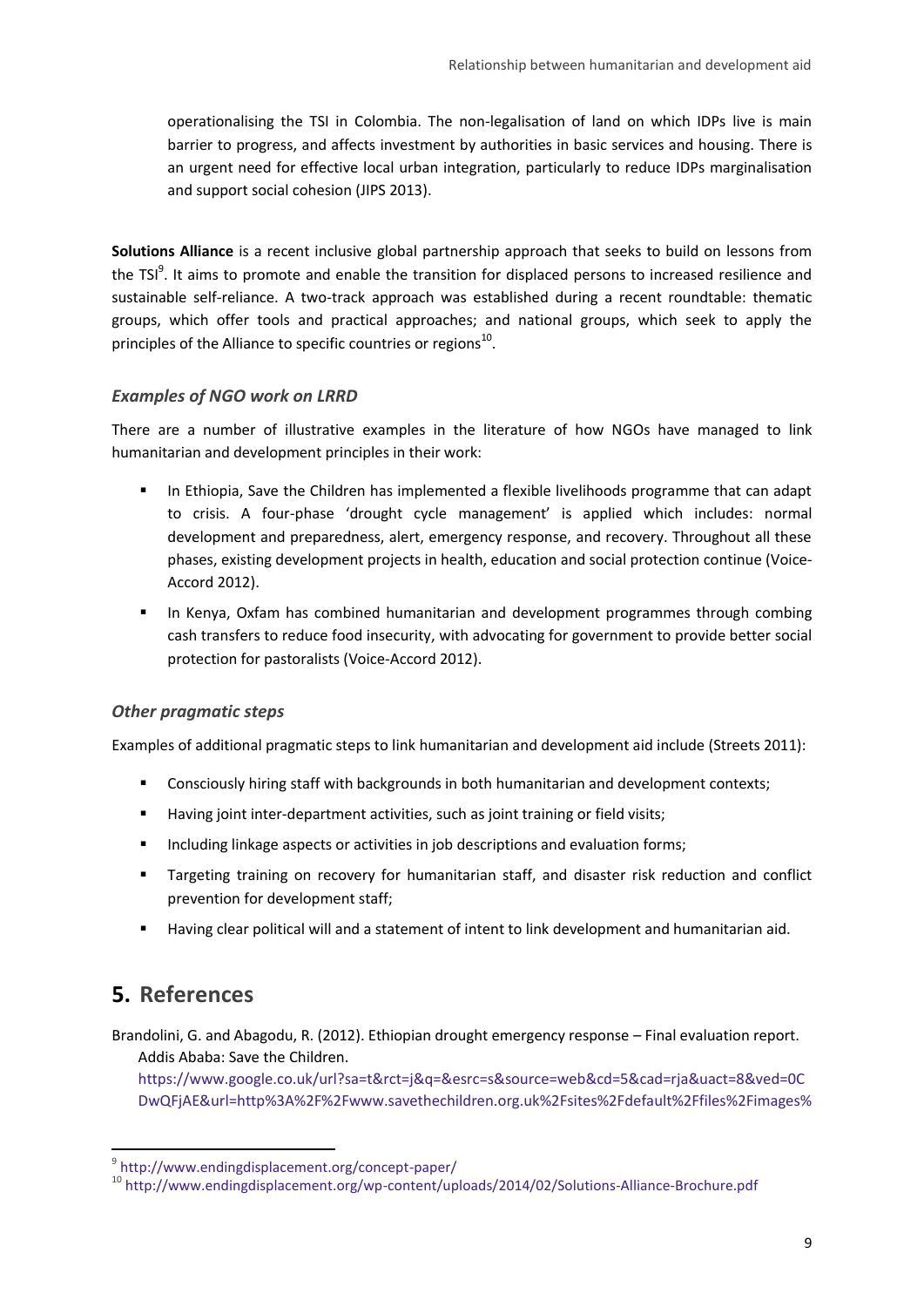2FEvaluation of Emergency Response Ethiopia.docx&ei=Sci3VIeSK9fgavrXgJAE&usg=AFQjCNHZ2rG [SKaXFWB0NXmvJJtFZLPQ2Vw&sig2=Q7Cgg01PTF0c7Zj47szzEQ](https://www.google.co.uk/url?sa=t&rct=j&q=&esrc=s&source=web&cd=5&cad=rja&uact=8&ved=0CDwQFjAE&url=http%3A%2F%2Fwww.savethechildren.org.uk%2Fsites%2Fdefault%2Ffiles%2Fimages%2FEvaluation_of_Emergency_Response_Ethiopia.docx&ei=Sci3VIeSK9fgavrXgJAE&usg=AFQjCNHZ2rGSKaXFWB0NXmvJJtFZLPQ2Vw&sig2=Q7Cgg01PTF0c7Zj47szzEQ)

- Brusset, E., Pramana, W., Davies, A., Deshmukh, Y. and Pedersen, S. (2006). Links between relief, rehabilitation and development in the tsunami response – Indonesian case study. Channel Research. <http://www.alnap.org/resource/5421>
- Buchanan-Smith, M. and Fabbri, P. (2005). Links between relief, rehabilitation and development in the Tsunami response: A review of the debate. London: Tsunami Evaluation Coalition. <http://www.gsdrc.org/go/display&type=Document&id=3601>
- Chandran, R., Jones, B. and Smith, N. (2008). Recovering from war: Gaps in early action. A report by the NYU Centre on International Cooperation for the UK Department for International Development. [http://www.betterpeace.org/files/CIC\\_Early\\_recovery\\_Gaps\\_1\\_Jul\\_2008.pdf](http://www.betterpeace.org/files/CIC_Early_recovery_Gaps_1_Jul_2008.pdf)
- Christoplos, I. (2006). Links between relief, rehabilitation and development in the tsunami response. London: Tsunami Evaluation Coalition. [https://docs.unocha.org/sites/dms/Documents/TEC\\_LRRD\\_Report.pdf](https://docs.unocha.org/sites/dms/Documents/TEC_LRRD_Report.pdf)
- Collinson, S. and Elhawary, S. (2012). Humanitarian space: A review of trends and issues. HPG Report 232. London: ODI[. http://www.odi.org/sites/odi.org.uk/files/odi-assets/publications-opinion](http://www.odi.org/sites/odi.org.uk/files/odi-assets/publications-opinion-files/7643.pdf)[files/7643.pdf](http://www.odi.org/sites/odi.org.uk/files/odi-assets/publications-opinion-files/7643.pdf)
- Grünewald, F., Kauffmann, D., Boyer, B. and Patinet, J. (2011). Real-time evaluation of humanitarian action supported by DG ECHO in Haiti. 2009-2011. Groupe URD. [http://ec.europa.eu/echo/files/evaluation/2011/Groupe-URD\\_evaluation\\_Haiti\\_en.pdf](http://ec.europa.eu/echo/files/evaluation/2011/Groupe-URD_evaluation_Haiti_en.pdf)
- Haider, H. (2014). Conflict: Topic Guide. Revised edition with B. Rohwerder. Birmingham: GSDRC, University of Birmingham
- [Harmer, A. and Macrae, J. \(2004\). Chapter 1 in Beyond the Continuum: The Changing Role of Aid Policy in](http://www.gsdrc.org/go/display&type=Document&id=1066)  [Protracted Crises, HPG Report 18, Overseas Development Institute, London.](http://www.gsdrc.org/go/display&type=Document&id=1066) <http://www.odi.org/sites/odi.org.uk/files/odi-assets/publications-opinion-files/279.pdf>
- Herbert, S. (2014). Sequencing reforms in fragile states: Topic guide. Birmingham, UK: GSDRC, University of Birmingham. [http://www.gsdrc.org/docs/open/GSDRC\\_SRFS\\_topic\\_guide.pdf](http://www.gsdrc.org/docs/open/GSDRC_SRFS_topic_guide.pdf)
- International Dialogue on Peacebuilding and Statebuilding (2011). A new deal for engagement in fragile states. International Dialogue on Peacebuilding and Statebuilding. <http://www.gsdrc.org/go/display&type=Document&id=4234>
- JIPS (2013). Progress update for Colombia (July 2014). TSI Colombia. JIPS. [http://www.jips.org/system/cms/attachments/866/original\\_Fact\\_Sheet\\_TSI\\_\\_July2014HQ.pdf](http://www.jips.org/system/cms/attachments/866/original_Fact_Sheet_TSI__July2014HQ.pdf)
- Labh, N. and Pfander, B. (2011). Implementing the linking relief, rehabilitation and development (LRRD) approach in the post-earthquake rehabilitation project in Gujarat, India. Berne. Swiss Red Cross. [https://www.google.co.uk/url?sa=t&rct=j&q=&esrc=s&source=web&cd=1&cad=rja&uact=8&ved=0C](https://www.google.co.uk/url?sa=t&rct=j&q=&esrc=s&source=web&cd=1&cad=rja&uact=8&ved=0CCMQFjAA&url=https%3A%2F%2Fwww.redcross.ch%2Ffr%2Ffile%2F12371%2Fdownload&ei=sK23VLeKEsTxaOP6gKAK&usg=AFQjCNHKjUVk3SqG-pWezrPrLtCf7HUSGA&sig2=nQ6zy_bw6yzuq_jR2hj4rw) [CMQFjAA&url=https%3A%2F%2Fwww.redcross.ch%2Ffr%2Ffile%2F12371%2Fdownload&ei=sK23VLe](https://www.google.co.uk/url?sa=t&rct=j&q=&esrc=s&source=web&cd=1&cad=rja&uact=8&ved=0CCMQFjAA&url=https%3A%2F%2Fwww.redcross.ch%2Ffr%2Ffile%2F12371%2Fdownload&ei=sK23VLeKEsTxaOP6gKAK&usg=AFQjCNHKjUVk3SqG-pWezrPrLtCf7HUSGA&sig2=nQ6zy_bw6yzuq_jR2hj4rw) [KEsTxaOP6gKAK&usg=AFQjCNHKjUVk3SqG-pWezrPrLtCf7HUSGA&sig2=nQ6zy\\_bw6yzuq\\_jR2hj4rw](https://www.google.co.uk/url?sa=t&rct=j&q=&esrc=s&source=web&cd=1&cad=rja&uact=8&ved=0CCMQFjAA&url=https%3A%2F%2Fwww.redcross.ch%2Ffr%2Ffile%2F12371%2Fdownload&ei=sK23VLeKEsTxaOP6gKAK&usg=AFQjCNHKjUVk3SqG-pWezrPrLtCf7HUSGA&sig2=nQ6zy_bw6yzuq_jR2hj4rw)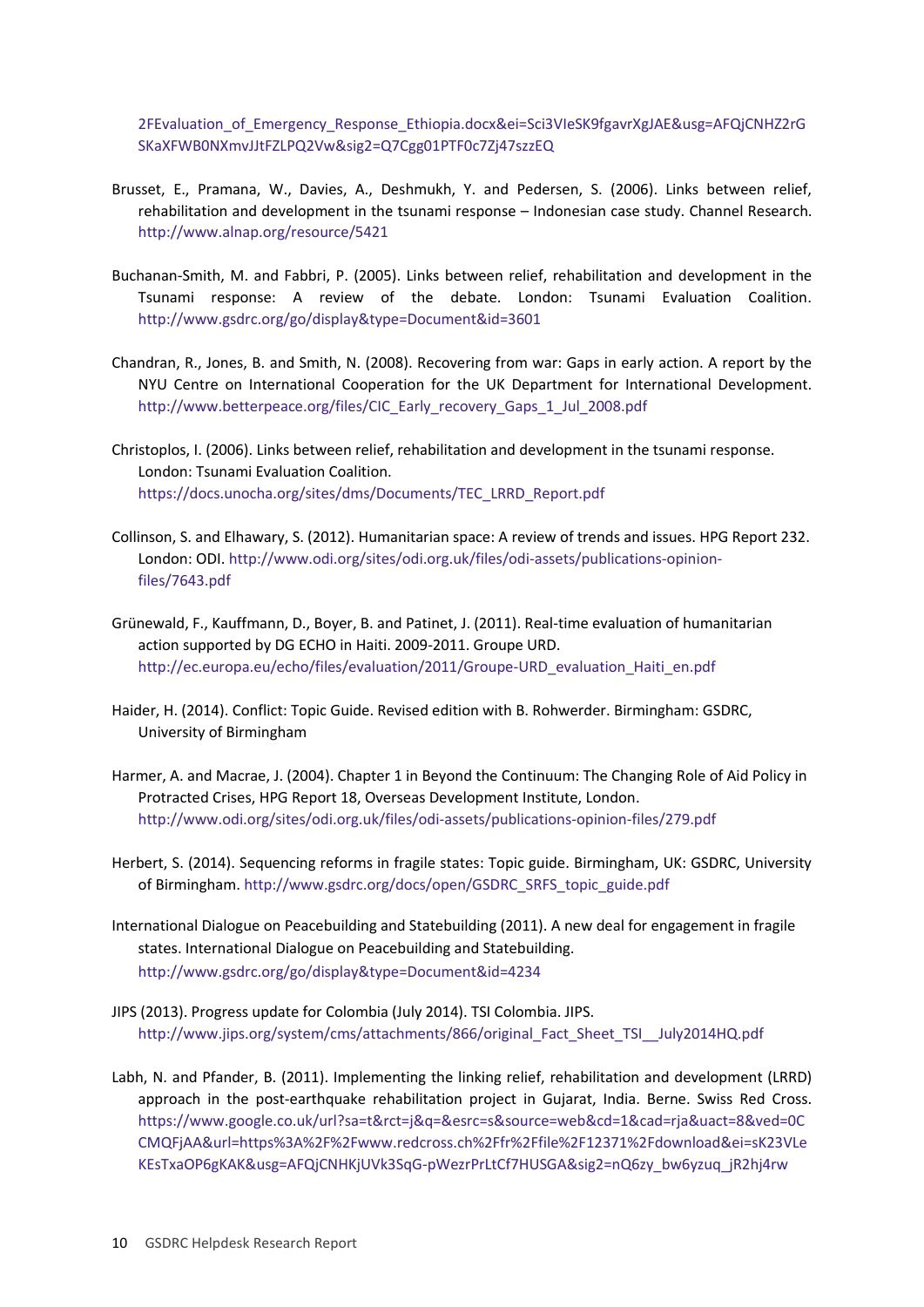- Macrae, J. (2012). The continuum is dead, long live resilience. NGO Voice. Brussels: Voluntary Organisation in Cooperation in Emergencies. <http://www.ngovoice.org/documents/voice%20out%20loud%2015.pdf>
- Mosel, I. and Levine, S. (2014). Remaking the case for linking relief, rehabilitation and development: How LRRD can become a practically useful concept for assistance in difficult places. HPG Commissioned Report. London: ODI. [http://www.odi.org/sites/odi.org.uk/files/odi-assets/publications-opinion](http://www.odi.org/sites/odi.org.uk/files/odi-assets/publications-opinion-files/8882.pdf)[files/8882.pdf](http://www.odi.org/sites/odi.org.uk/files/odi-assets/publications-opinion-files/8882.pdf)
- OCHA (2011). Peacebuilding and linkages with humanitarian action: Key emerging trends and challenges. OCHA Occasional Policy Briefing Series, No. 7. OCHA. <https://docs.unocha.org/sites/dms/Documents/Occasional%20paper%20Peacebuilding.pdf>
- OECD-DAC (2010). Transition financing: Building a better response. Paris. OECD-DAC. <http://www.gsdrc.org/go/display&type=Document&id=3848>
- OECD-DAC (2010b). Conflict and fragility: Transition financing. Building a Better Response. Paris: OECD-DAC. [http://www.keepeek.com/Digital-Asset-Management/oecd/development/transition](http://www.keepeek.com/Digital-Asset-Management/oecd/development/transition-financing_9789264083981-en#page1)[financing\\_9789264083981-en#page1](http://www.keepeek.com/Digital-Asset-Management/oecd/development/transition-financing_9789264083981-en#page1)
- Otto, R. and Weingärtner, L. (2013). Linking relief and development: More than old solutions for old problems?. IOB Study. Netherlands. Ministry of Foreign Affairs. [http://www.government.nl/documents-and-publications/reports/2013/05/01/iob-study-linking](http://www.government.nl/documents-and-publications/reports/2013/05/01/iob-study-linking-relief-and-development-more-than-old-solutions-for-old-problems.html)[relief-and-development-more-than-old-solutions-for-old-problems.html](http://www.government.nl/documents-and-publications/reports/2013/05/01/iob-study-linking-relief-and-development-more-than-old-solutions-for-old-problems.html)
- Suhrke, A. and Ofstad, A. (2005). Filling "the Gap": Lessons well learnt by multilateral aid agencies. CMI Working Paper 2005:14. Bergen: CMI. [http://www.cmi.no/publications/file/2063-filling-the-gap](http://www.cmi.no/publications/file/2063-filling-the-gap-lessons-well-learnt.pdf)[lessons-well-learnt.pdf](http://www.cmi.no/publications/file/2063-filling-the-gap-lessons-well-learnt.pdf)
- Stoddard, A. and Harmer, A. (2005). Room to manoeuvre: Challenges of linking humanitarian action and post conflict recovery in the new security environment. Human Development Report Occasional Paper. New York: UNDP[. http://www.gsdrc.org/go/display&type=Document&id=3590](http://www.gsdrc.org/go/display&type=Document&id=3590)
- Streets, J. (2011). Donor strategies for addressing the transition gap and linking humanitarian and development assistance – A contribution to the international debate. Berlin: Global Public Policy Institute.<http://www.alnap.org/resource/6194>
- Streets, J. Grünewald, F., Binder, A., De Geoggrey, C. and Kauffmann, D. (2010). Cluster approach evaluation 2. Synthesis report. Berlin: Global Public Policy Institute. <http://www.alnap.org/resource/5986>
- UNDP and UNHCR (2013). UNDP/UNHCR transitional solutions initiative (TSI) Joint programme Phase I (2012-2014). 2013 Annual Report. UNDP/UNHCR[. http://mptf.undp.org/document/download/12914](http://mptf.undp.org/document/download/12914)
- UNHCR (2012). Concept note. Transitional solutions initiative UNDP and UNHRC in collaboration with the World Bank. UNHCR/UNDP[. http://www.unhcr.org/4e27e2f06.html](http://www.unhcr.org/4e27e2f06.html)
- Van der Haar, G. and Hilhorst, D. (2009). Partners in crisis: Peer review of partnership in crisis-related interventions. Synthesis Report. The Hauge: Wageningen University/PSO. <http://www.search4dev.nl/download/310749/140292.pdf>